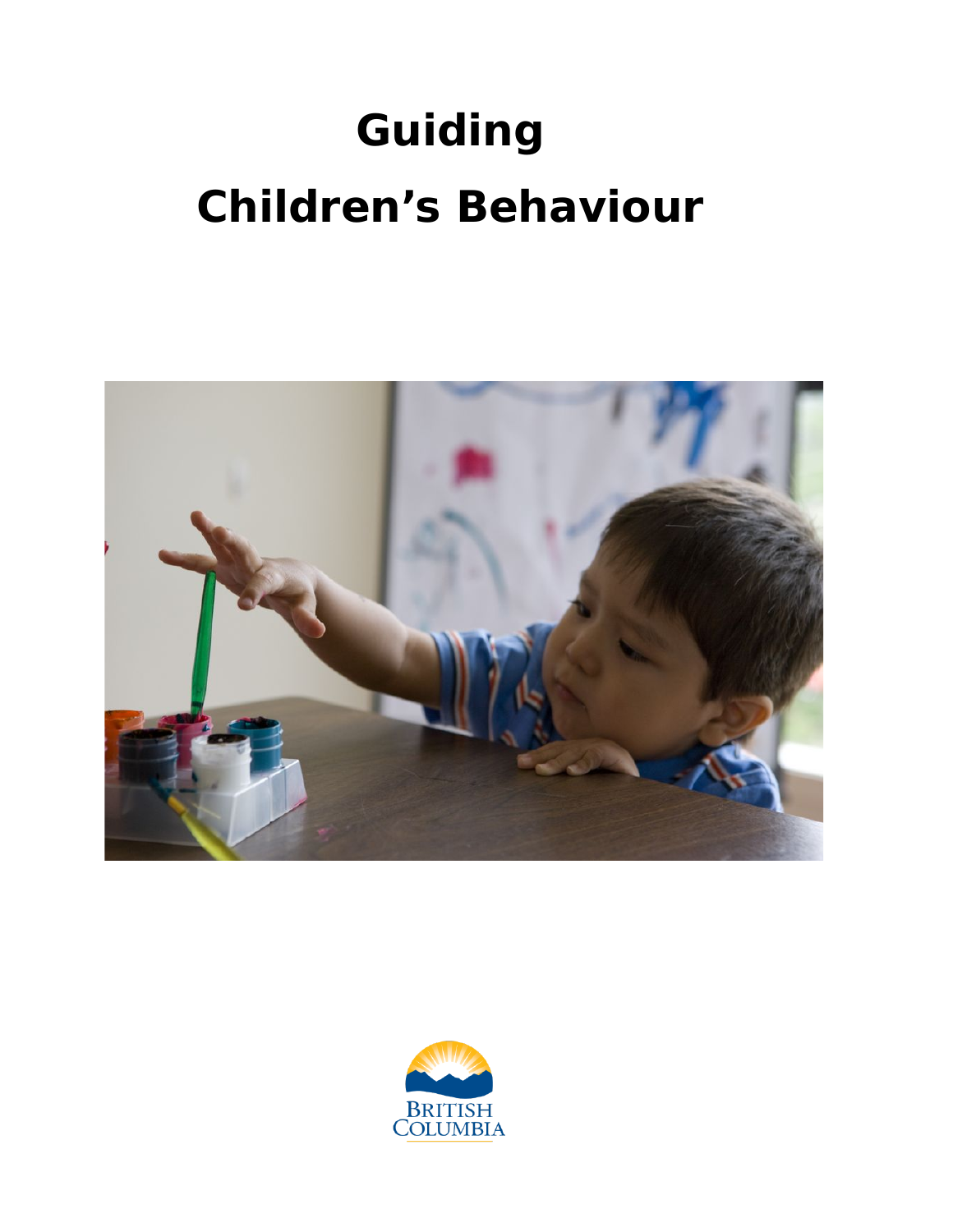# **Table of Contents**

| C. Guidance Strategies |  |
|------------------------|--|
|                        |  |
|                        |  |
|                        |  |
|                        |  |
|                        |  |

<span id="page-1-0"></span>Originally developed in collaboration with the BC Day Care Action Coalition and the Early Childhood Educators of B.C. 1996. Revised 2003/02/25, 2016/11/4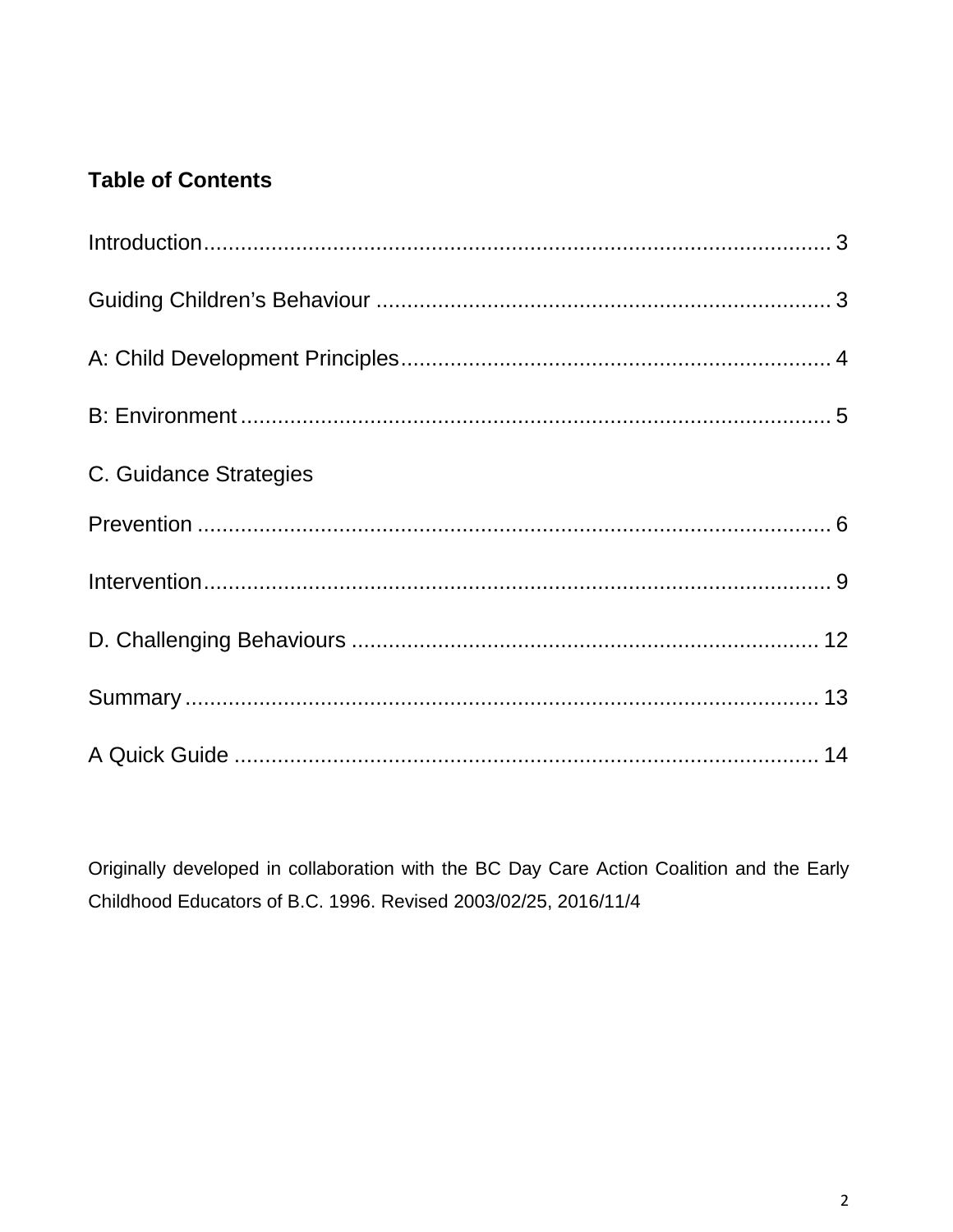### **Introduction**

Children need adults to teach, guide, and support them as they grow and learn. Child care providers play an important role in guiding children's behavior in positive, supportive, and age-appropriate ways. The most appropriate ways to guide behavior may differ from child to child and will depend on the child's age and developmental abilities and needs.

Positive and supportive guidance helps children as they learn self-regulation and find appropriate ways to express their wants, needs, views and feelings. Guiding children's behaviour is an ongoing process.

This booklet provides recommended practices for behaviour guidance; prevention and intervention strategies and techniques that are based on age-appropriate child development. This booklet also supports the Child Care Licensing Regulation requirement for licensed child care facility's to have a written behavioral guidance policy.

#### <span id="page-2-0"></span>**Guiding Children's Behaviour**

Guidance provides children with appropriate and positive models of behaviour and helps them to develop respect, self-regulation, self-confidence and sensitivity as they learn and grow. Guidance is needed while appropriate behaviour is happening, as well as before, during, and after inappropriate behaviour is displayed.

"Emotional and behavioural self-regulation contributes to young children's growing independence. It is this growing ability to control their own feelings and behaviour that eventually allows a child to become more skilled in their relationships with children and adults, for example, when playing together or making decisions together. In the preschool years, children's self-regulation skills are still developing and can often go up and down. Being able to consistently regulate their own feelings and behaviour is a major task for a young child.

By school age, children become more flexible and are better at regulating their own emotions and actions. When children learn to self-regulate they have stronger friendships and relationships, are more able to pay attention and learn new things and deal with the normal stresses and d[i](#page-13-1)sappointments of daily life. "<sup>i</sup>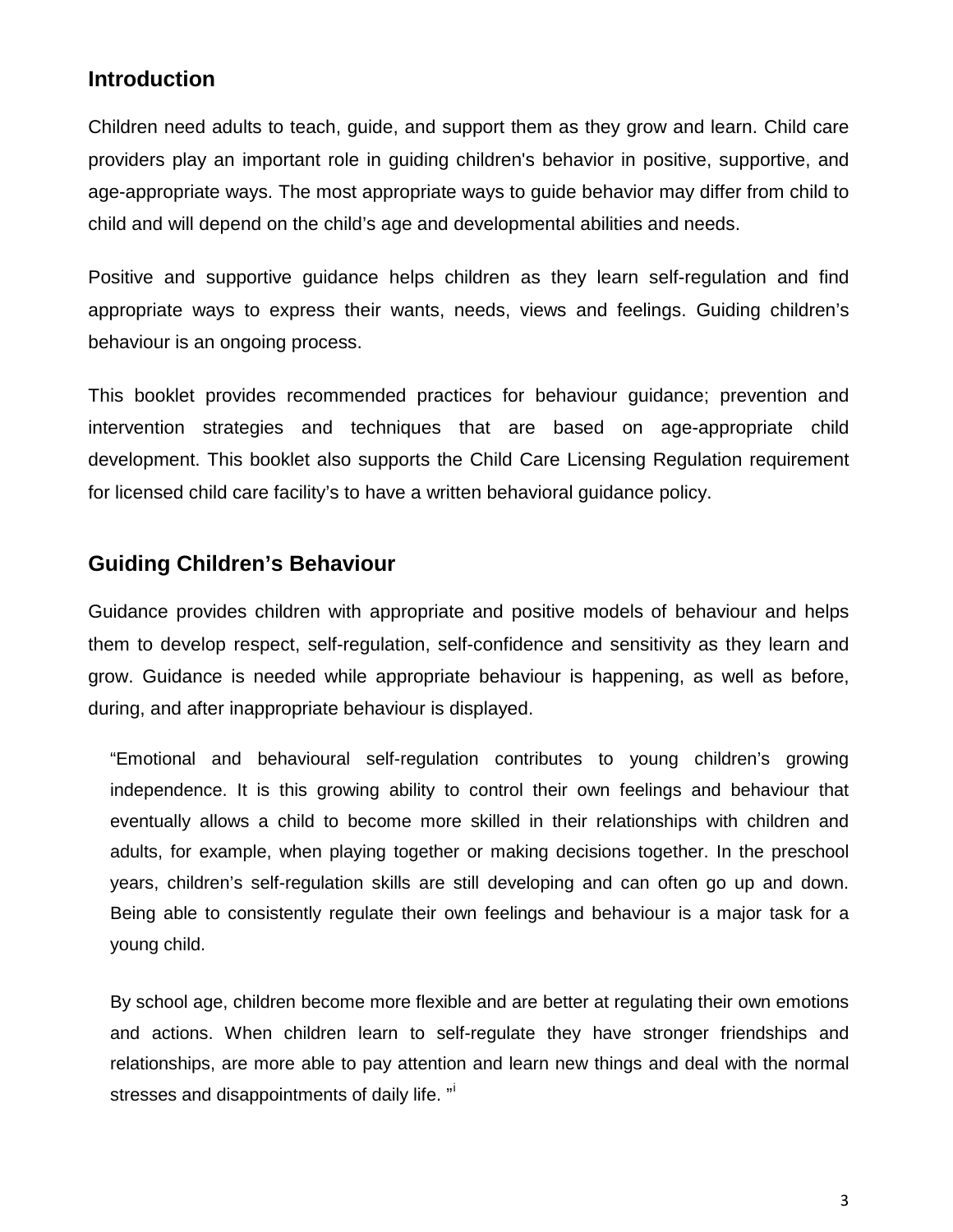# <span id="page-3-0"></span>**A: Child Development Principles**

Children's behaviour is influenced by their age and level of development, their environment, and the adults who care for them. Caregivers need to understand that children experiment and make mistakes as a normal and expected part of their development. It is important to have reasonable expectations that are consistent with each child's age, developmental stage and abilities. Caregivers need to take time to offer developmentally appropriate guidance and explanations to help children gain confidence, competence, and problemsolving skills. Caregivers can be more effective in guiding behaviour and supporting children when they have an understanding of the different developmental stages and abilities of children they care for.

Children's experience in their family and culture influences their behaviour. Knowledge about a child's family and cultural background as well as respect for different value systems will help caregivers respond sensitively to the varying approaches to raising and caring for children.

Caregivers who understand and appreciate principles of child development and family and cultural influences will develop attitudes and practices which are based on realistic expectations of children's behaviour.

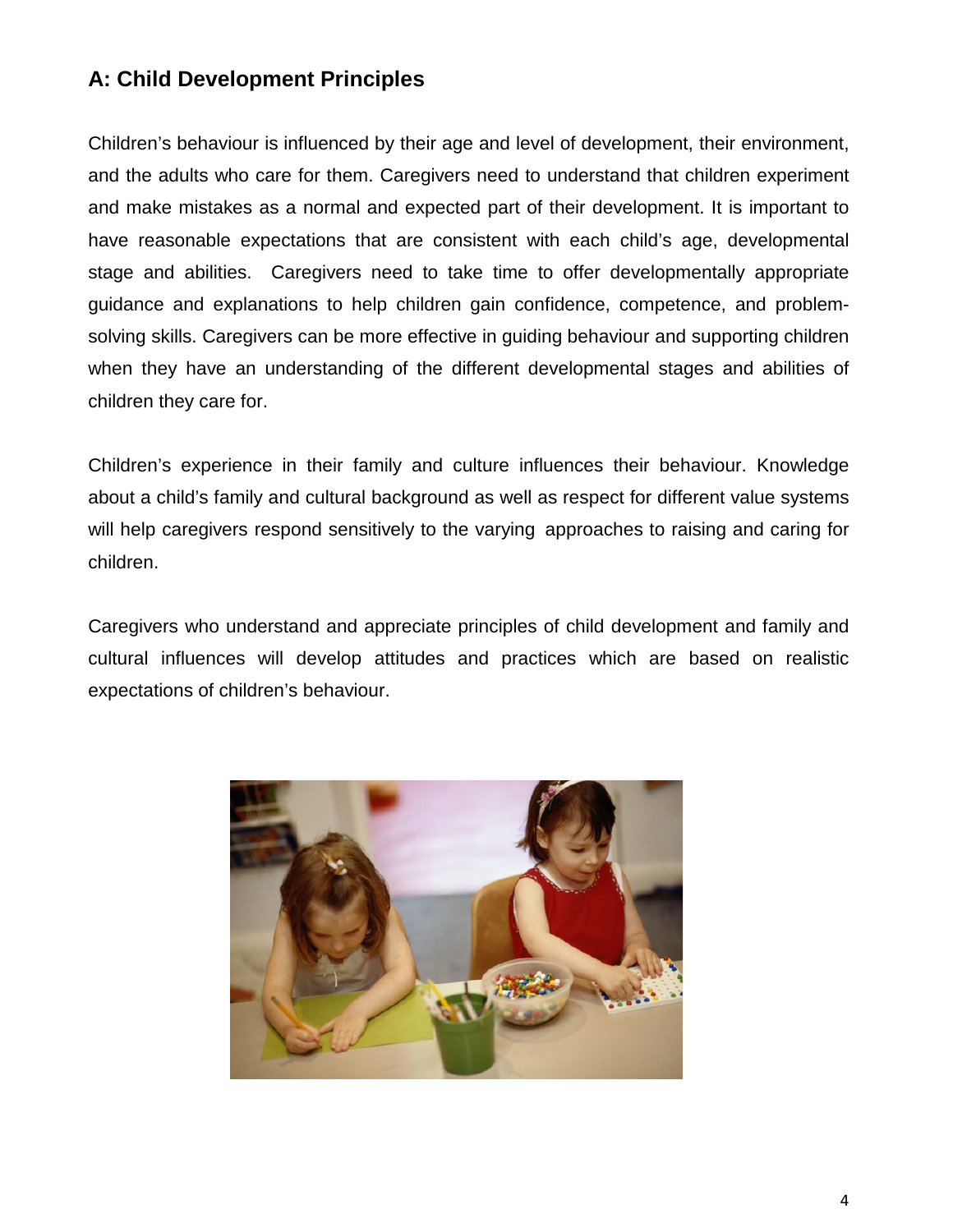# <span id="page-4-0"></span>**B: Environment**

Caregivers who are knowledgeable about the ways that social and physical environments affect behaviour can plan their settings accordingly.

#### *Space*

The way in which space is used can either encourage or discourage appropriate behaviour. It is important that enough space is available for children to play and learn in a relaxed setting. Minimize conflict by providing areas that are designated for adults or children, and/or individuals or groups. Space that is pleasant to the eye, well-planned, organized and safe contributes to a positive environment and decreases the potential for problems.

#### *Things*

Toys and materials that are in good supply, and are age and developmentally appropriate, encourage children to focus and become involved in productive learning experiences. With groups of infants and toddlers, providing duplicates of favorite toys is important, as young children have not yet learned how to share and having duplicates with reduce avoidable conflicts.

#### *People*

Children learn to interact with each other by seeing what the adults around them do. Adults need to create an environment that promotes trust, security, and comfort for the child. An adult's verbal and physical communication skills are critical in modelling the positive behaviour they wish children to learn.

#### *Time / Program Schedule*

<span id="page-4-1"></span>Schedules, routines, and enough time for changes/transitions are important for children and help children gain trust, security, and order. While these can be flexible, caregivers need to provide children with information about what is expected. Children need a balanced day of active and rest periods, individual and group activities, as well as adult initiated play.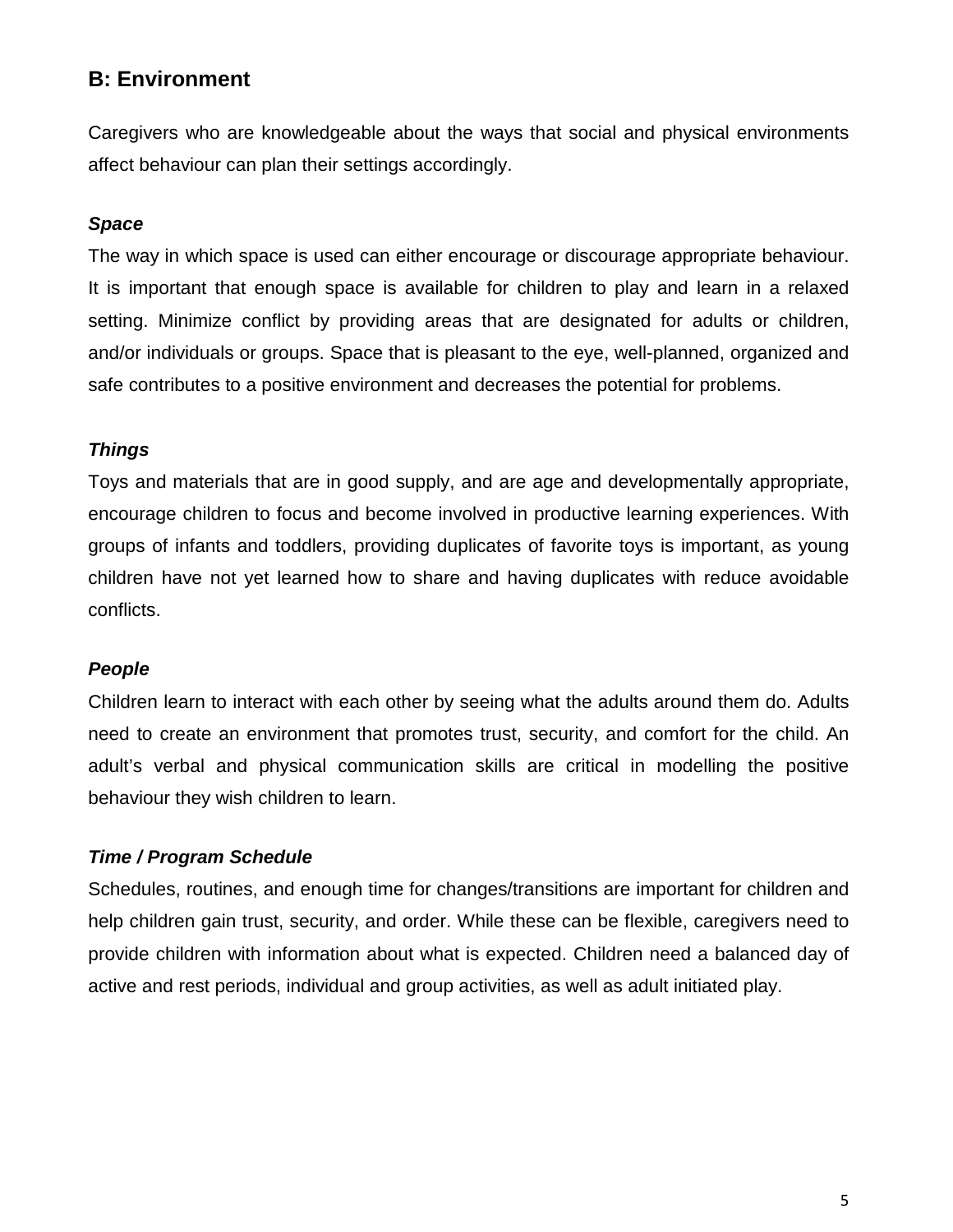# **C. Guidance Strategies Prevention**

#### *Set Clear, Consistent, & Simple Limits*

Limits are statements of what behaviour is appropriate. Limits ensure children know what is expected. Limits should be few in number, consistently enforced, and within the child's ability to understand. For example:

o "Inside we walk." o "Hands must be washed before we eat."

#### *Give Easy to Understand Explanations for Limits*

When children understand the reasons for limits, they are more likely to follow them. Teaching children the 'why' of a limit helps them internalize and learn the rules. For example:

o "Sand stays down low so it doesn't get in people's eyes." o "When you put the toys back on the shelf, others can find them."

#### *Say Limits in a Positive Way, Rather Than in a Negative Way*

When adults focus on what to do, rather than what not to do, they reinforce what is appropriate, are models for children to copy, and decrease the likelihood for children to respond with defensiveness or resistance. For example:

| $\circ$ "It's time to put the blocks away." | o "Turn the pages gently."            |
|---------------------------------------------|---------------------------------------|
| Rather than: "Don't leave the               | Rather than: "Don't be rough with the |
| blocks on the floor."                       | book."                                |

#### *Focus on the Behaviour, Rather Than on the Child*

Focus on a child's behaviour. Give positive guidance for learning. Some messages can be seen as attacking or critical of a child's character and may produce feelings of guilt and shame and lower self-esteem. For example:

o "When you grab the truck, it makes Sam angry." Rather than: "You're so rude." o "It's not safe to climb on tables." Rather than: "You naughty boy, get off the table."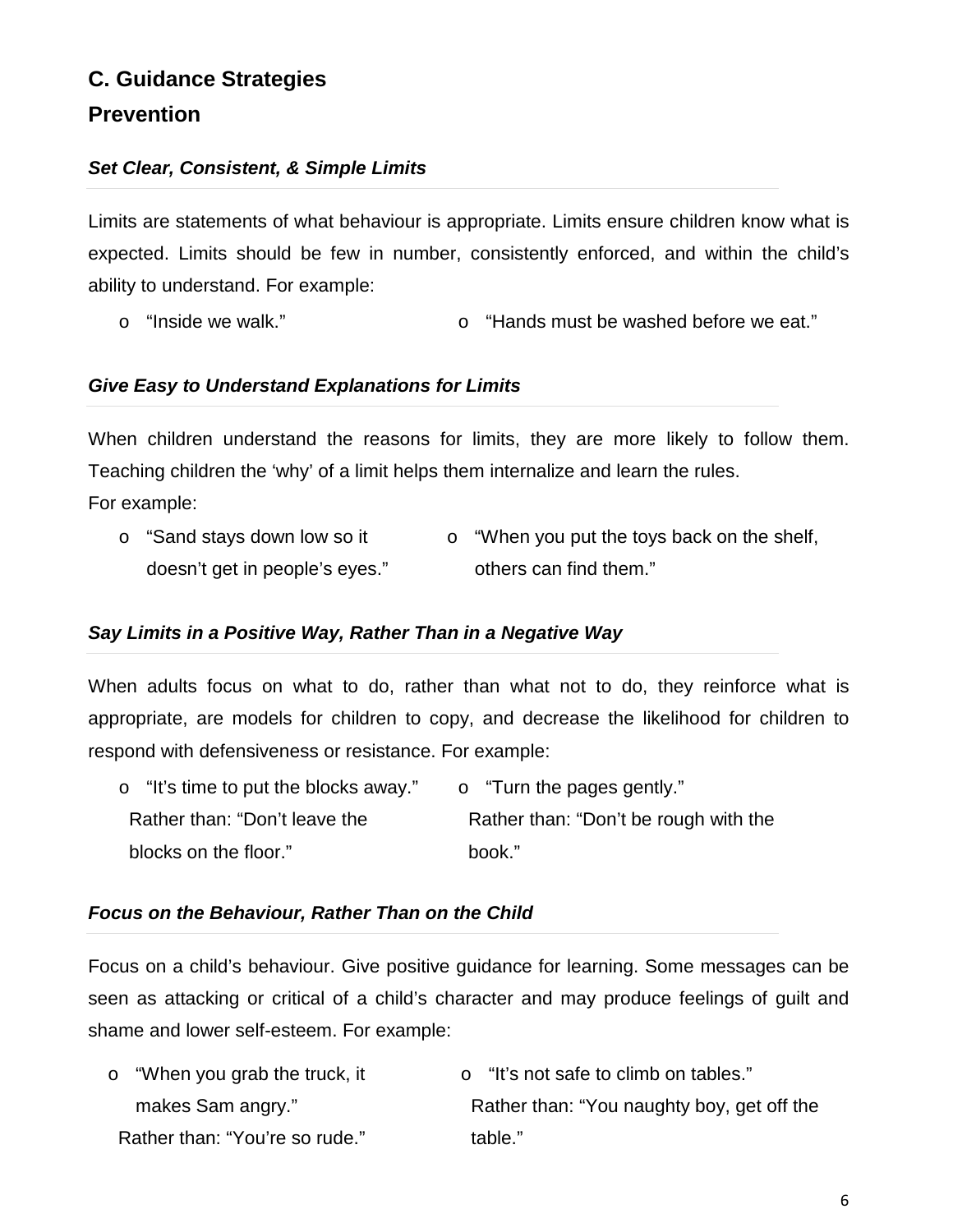It is important to state, rather than to ask when establishing limits or expected behaviours. Asking questions implies that the child has a choice, when there may not be a choice. For example:

o "It's time to clean up now." Rather than: "Do you want to help clean up?" o "Your mommy is here. It's time to go home." Rather than: "Do you want to go home now?"

#### *Provide Choices*

Providing choices for young children can often help to avoid power struggles. Choices should only be offered when they are appropriate. For example:

| $\circ$ "Do you want to put your pants on | o "Do you want to have carrots or  |
|-------------------------------------------|------------------------------------|
| first, or your shirt?"                    | cucumbers with your sandwich?"     |
| Rather than: "Get dressed now."           | Rather than: "You need to eat more |
|                                           | vegetables."                       |

#### *Give Children Enough Time to Respond to Expectations*

Children respond better when they know what is going to happen. Children need cues and warnings ahead of time to help them to prepare for change. Adults should give children time to respond instead of demanding immediate action or results. For example:

| o "In five minutes, it will be time to | $\circ$ "When everyone is sitting quietly, |
|----------------------------------------|--------------------------------------------|
| clean up."                             | then I will begin the story."              |
| Rather than: "Get that cleaned up      | Rather than: "If you don't sit down        |
| now."                                  | there won't be a story."                   |

#### *Ignore Minor Incidents*

Adults who work with young children need to develop tolerance for a certain amount of noise, clutter, and attention-seeking behaviour. As long as children's activities are safe, not harming others or the environment, it is often best to 'take a breath,' rather than to speak.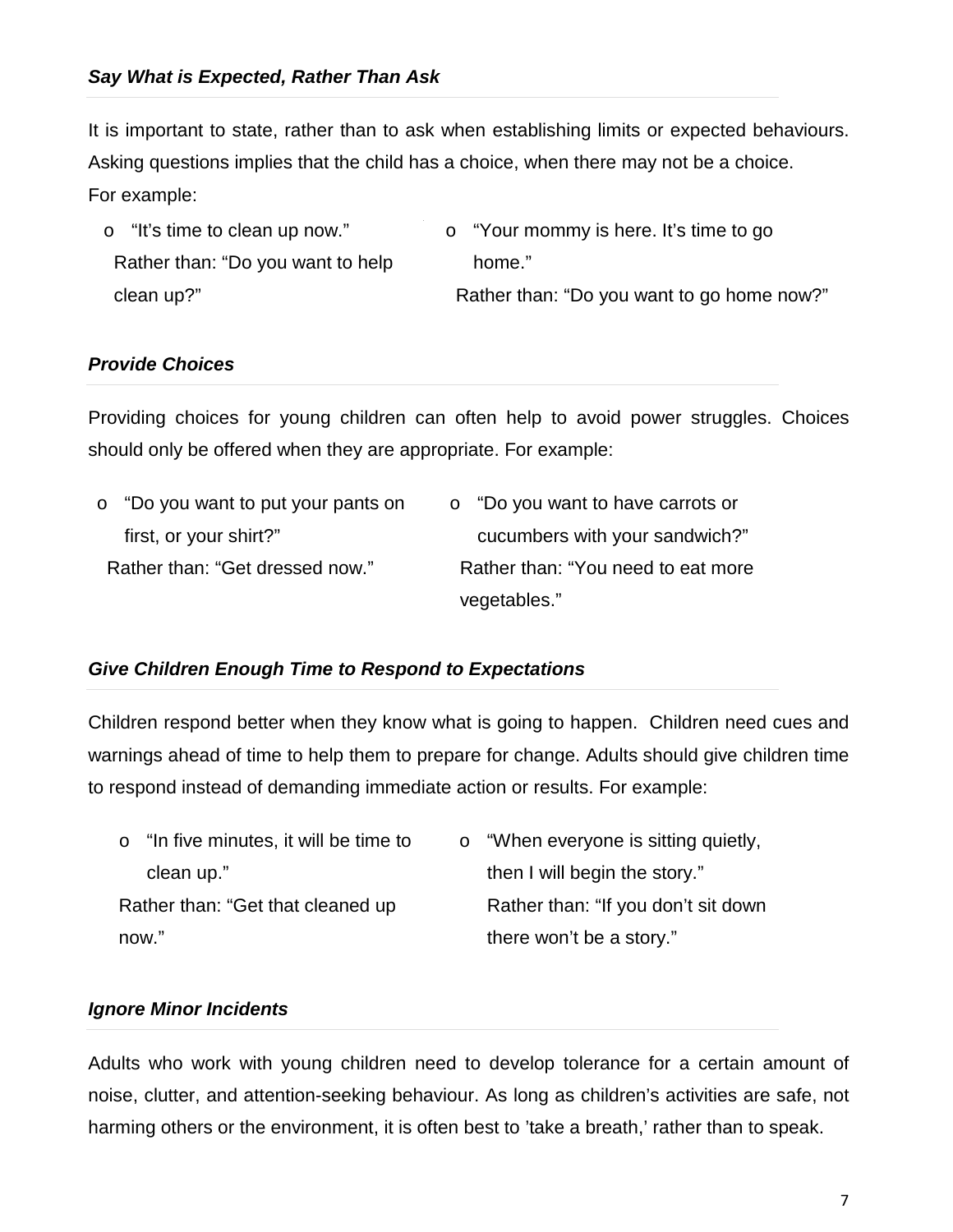#### *Reinforce Appropriate Behaviour, With Both Words and Gestures*

When children are behaving appropriately, it is important to acknowledge this through words or gestures. Positive reinforcement helps children build self-confidence and encourages them to repeat appropriate behaviours. Adults need to focus on the specific behaviour, rather than on the character of the child. For example:

| o "Thank you for taking turns with | o "When you tidy up, it makes our     |
|------------------------------------|---------------------------------------|
| Kathy. That's called being kind."  | room safe."                           |
| Rather than: "You good girl."      | Rather than: "You're my best helper." |

#### *Encourage Children to Use You as a Resource*

Children need to know that the adult is there to protect, guide, and help them. Encourage children to come to you to ask questions or ask for help. When children see an adult responding in a fair and supportive manner they feel a greater sense of security and comfort and are more likely to model that behaviour. For example:

o "If you're not sure what to do, ask me, and I'll help you." Rather than: "That's hard for you, so I'll do it." o "I'll stand beside you while you ask Carlos if you can join in." Rather than: "Don't be silly, talk to Carlos yourself."

#### *Be Alert*

When adults actively engage with children and observe children in their activities, they are in a better position to anticipate potential difficulties and step in to prevent problems.



#### *Proximity/Nearness*

It is often necessary to stay close by when younger children are still learning to play together.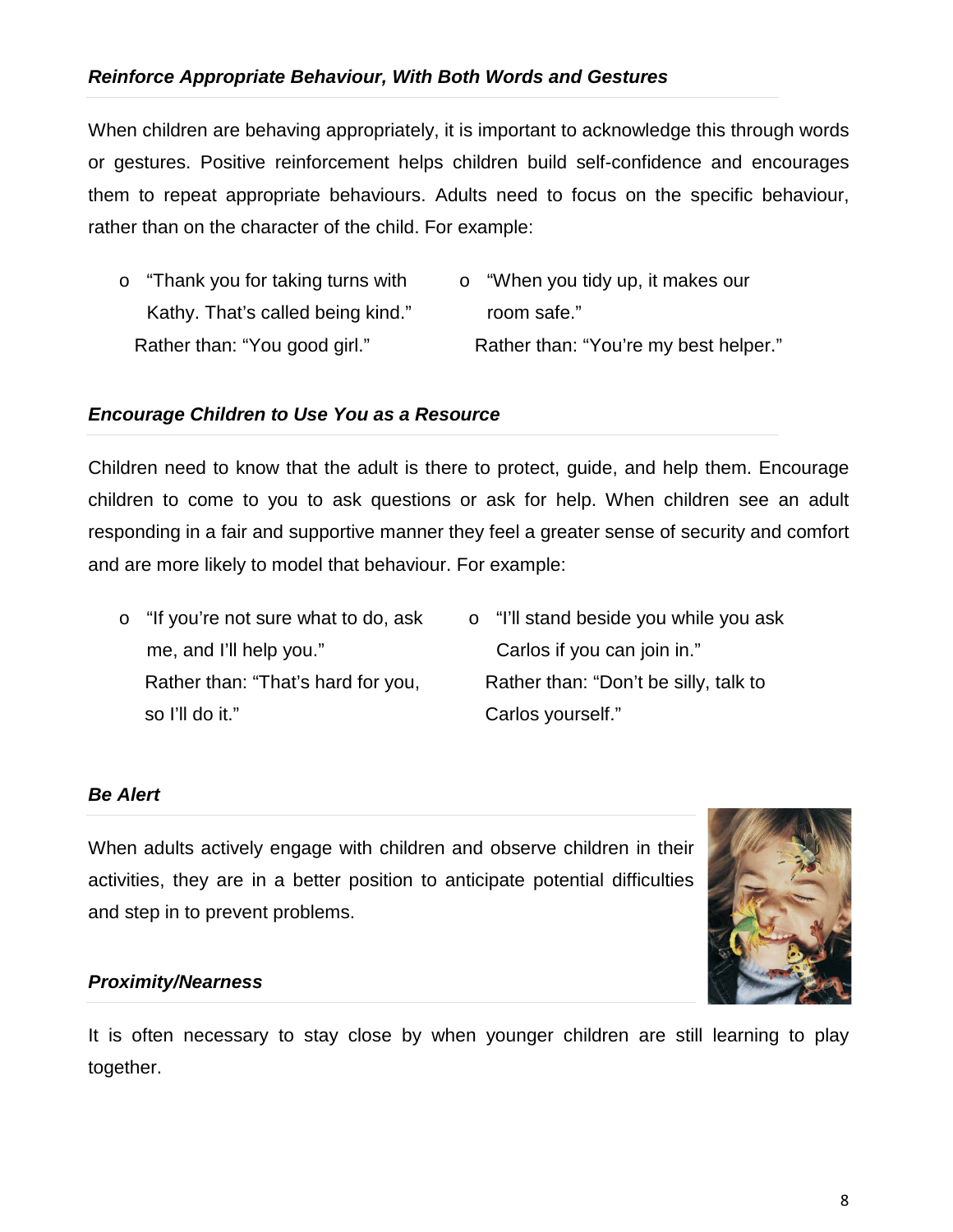## <span id="page-8-0"></span>**Intervention**

While the previous strategies will help to create a positive environment and minimize inappropriate behaviour, there will still be episodes of inappropriate behaviour. At times, adults will need to intervene. The following strategies, or a combination of these strategies, will help ensure that guidance is positive and supportive, rather than negative and harsh.



#### *Get a Child's Attention in a Respectful Way*

Other than situations where children are in physical danger, adults should approach children individually, state their name, and get down to the child's eye level. When speaking to a child, be aware of the tone of your voice; a

soft, kind tone of voice can make a child feel safe, secure, and cared for, while a loud, harsh tone can make a child feel hurt, or self-conscious. Pay attention to your facial expressions and body movements to make sure they support the words you are using.

#### *Use Proximity and Touch*

Simply moving close to a child, moving between two children or putting an arm around a child can calm them and serve as effective guidance and intervention technique. This may be a helpful strategy if a child is biting, hitting, pinching, or kicking.

#### *Reminders*

Use simple, positive reminders to clarify and reinforce limits. Toddlers and preschoolers have a short attention span and can become easily distracted when engaged in activities. Adults must be prepared to remind often. For example:

o "The bikes stay on the bike paths." o "Sand stays down on the ground."

#### *Acknowledge Feelings Before Setting Limits*

In order for children to see adult guidance as supportive, it is important for them to know that their feelings are recognized and understood. By acknowledging the child's feelings, before setting the limit, they will be less likely to respond in a negative way. For example:

o "You look angry. I cannot let you hit o "It's hard to wait for your turn. The Scott." rule is that we line up for the slide."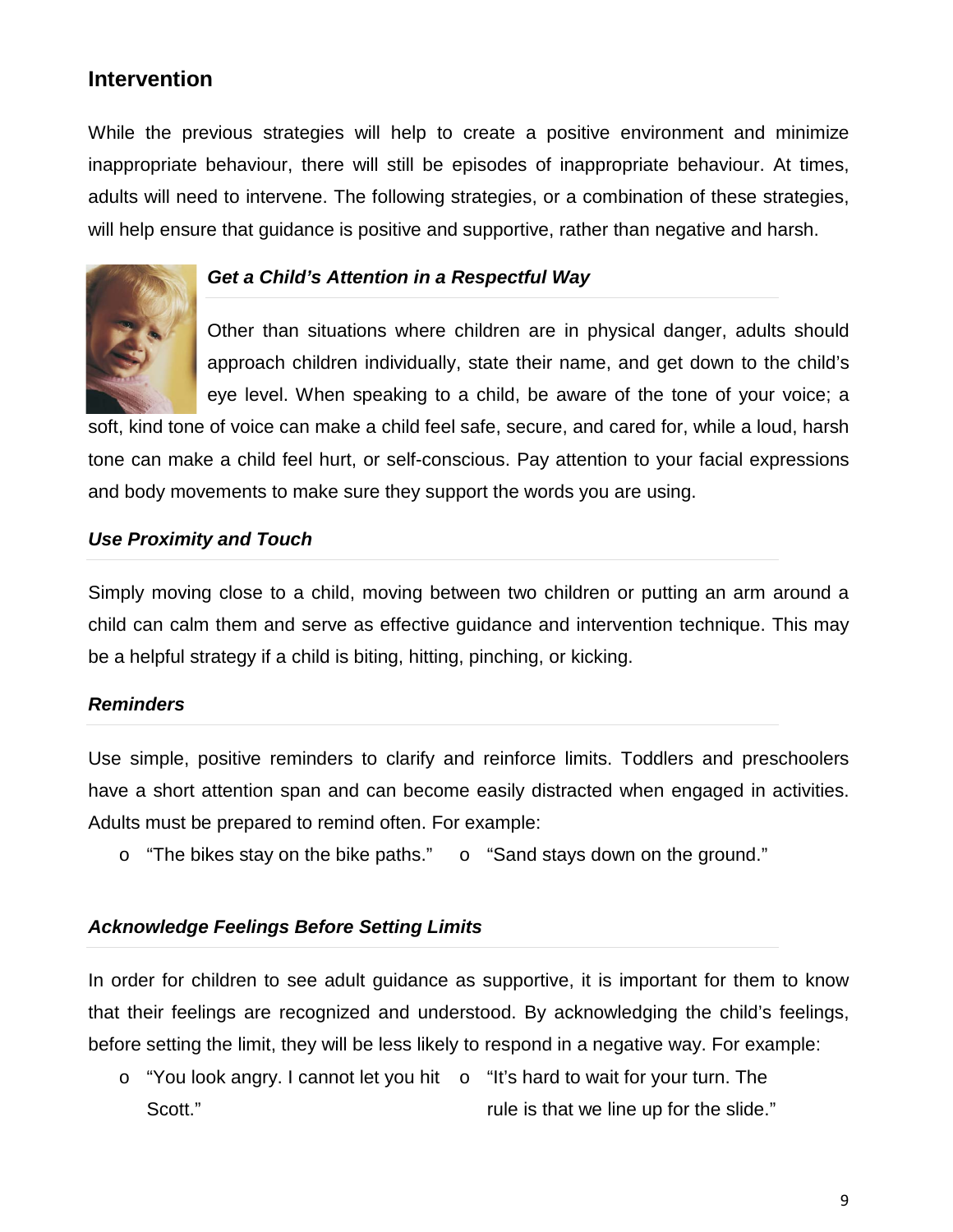#### *Redirection*

Redirecting children means changing the situation that is contributing to inappropriate behaviour. This can be an effective strategy with toddlers or young preschoolers. Offering a substitute toy or engaging them in some other activity may quickly resolve problems or conflicts. Redirected children towards activities that meet their needs. For example:

o "I can see you have a lot of energy today. Let's get our coats and go outside."

As children mature, offer problem solving methods to help them learn problem solving skills.

#### *Offer Appropriate Choices*

Adults can offer a simple choice when clarifying expectations or reinforcing limits. The choice should be said in a positive and supportive way. For example:

| o "You can sit at the circle, or you | o "Do you want to wait in line for your |
|--------------------------------------|-----------------------------------------|
| can choose a quiet activity like a   | turn, or do you want to find            |
| puzzle." "You decide."               | something else to do?"                  |

#### *Use Natural and Logical Consequences*

A statement of natural consequences clarifies the inevitable or unavoidable outcome of a behaviour. For example:

o "When you forget to put your art away, it's hard to find it when it's time to go home."

A statement of logical consequence can help the child understand the problem and the solution. For example:

o "I can see that the paint spilled. Here is a sponge for wiping it up."

#### *Limit the Use of Toys/Equipment*

Redirecting often goes hand in hand when it is necessary to set firmer limits or remove an item play options. This strategy should be used sparingly and only when other strategies (i.e. reminders, proximity or choices) have been unsuccessful. For example:

o "Since you are still having a hard time playing gently on the piano, I'm going to close it now." o "The climber is 'off limits' now because people are not using it safely."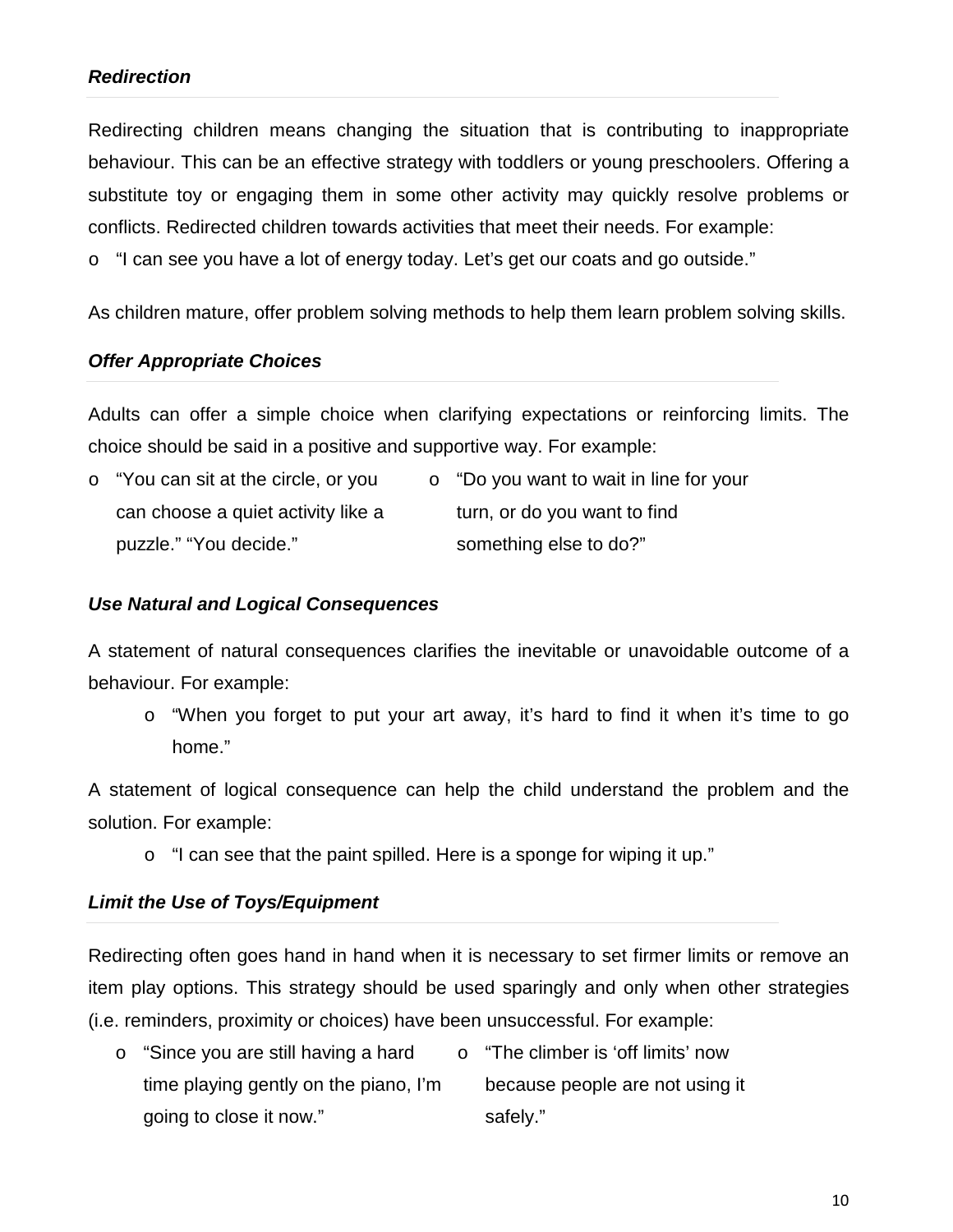When children face discouraging or frustrating situations, it is natural for them to react and get upset. Adults can offer verbal and/or physical help to model problem solving approaches and a positive and supportive environment. For example:

- A starting point in teaching coping skills is to acknowledge the problem.
	- o "Tim has the bike, and you want to use it."

Following a statement of the problem, it may be appropriate to ask guiding questions.

- o "Have you asked Tim to give you the bike when he's finished?"
- If further guidance is needed, state a solution or physically demonstrate.
	- o "Tell Tim that you would like to use the bike when he is finished."

 When a situation has been resolved, it is helpful to summarize the problem solving approach for the child.

 $\circ$  "Next time, you want to use the bike, you can try to remember to ask to have a turn."

Whether the problem relates to playing with toys or interacting with others, modelling problem-solving methods shows children different ways to overcome obstacles. As children grow and become more experienced, they can be encouraged to find solutions of their own.

#### *Provide Opportunities for Children to Make Amends*

Rather than demand a superficial apology, adults should offer genuine opportunities for children to restore relationships after an incident of hurt or harm. While children may not be immediately ready to participate in these opportunities, they should be suggested nonetheless. Ultimately, the goal of this strategy is to help children learn that making amends requires time and goodwill, rather than revenge. For example:

o "Can you help by getting Michael a tissue while I get a band-aid. No? Maybe you can sit quietly with Michael until he feels a little better." o "Sharon doesn't feel ready to play yet, because she's still upset. Let's give her a little time alone."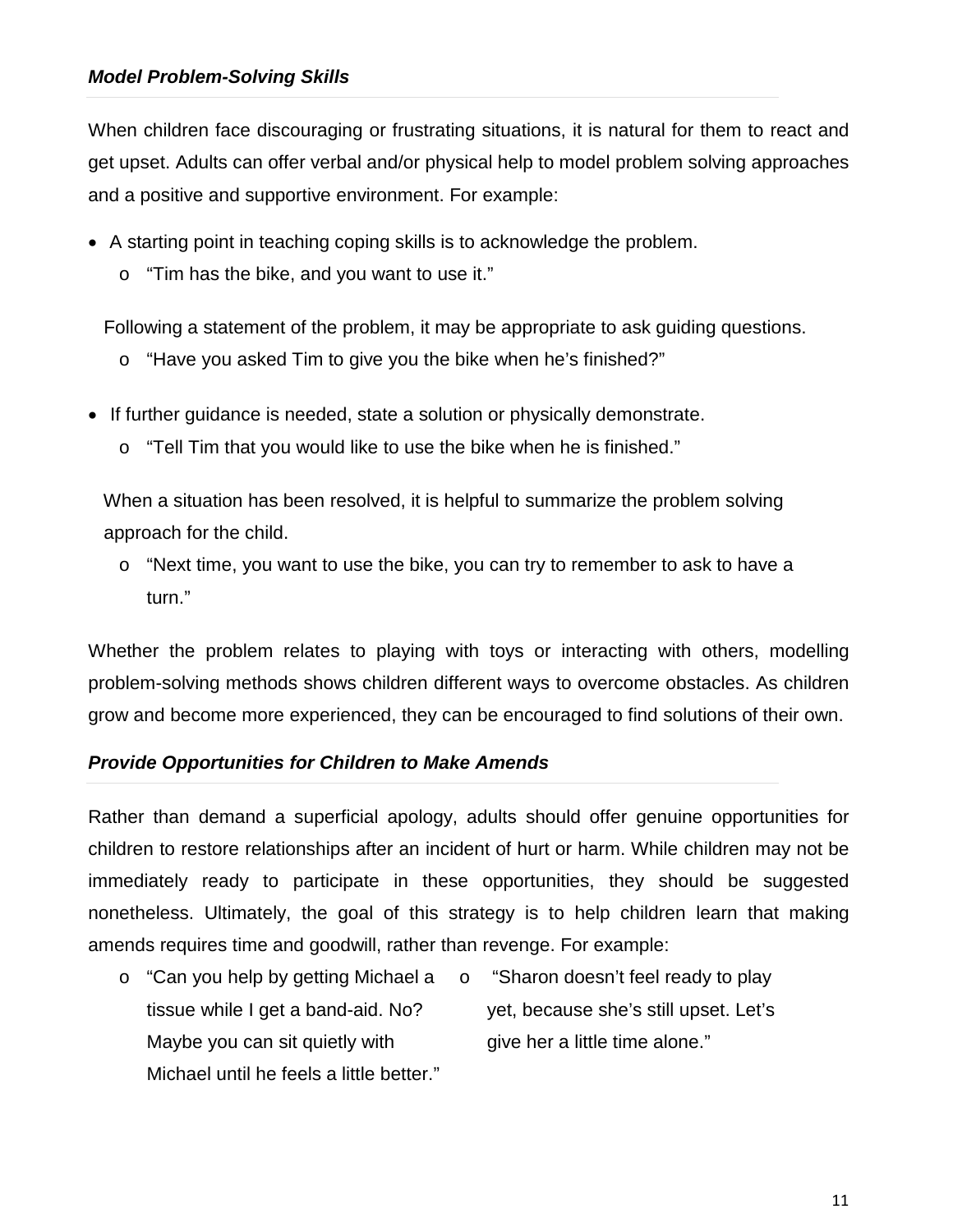# <span id="page-11-0"></span>**D. Challenging Behaviours**

#### *Redirection*

Redirection strategies can be effective for all ages of children. Time away is a redirection strategy for caregivers to direct a child away from an over stimulating activity or environment to a more calming area. Time away should not be a 'timed activity" (i.e. the child sits on a chair for 5 minutes); time away it is not a punishment - but rather an opportunity for the child to develop self-regulation and regain control of their emotional and physical state. This strategy invites the child to return back to the previous activity when they have decided they are ready to. Children learn self-regulation when they feel encouraged, when they feel they belong and are valued, and when they feel they have control in their lives.

As children mature, this strategy enables them to recognize their emotions and behaviours. Children can learn to redirect themselves away from an activity or environment before inappropriate behaviours occur or escalate. Redirection/time away environments could be anywhere that a child can begin to "feel good, calm and in control" again, while still being supervised. For example:

- o An area with pillows, blankets, books, soft stuffed toys and squeezable stress balls.
- o An area with self-calming sensory items such as containers filled with foam chips and cotton balls, different feeling fabrics squares or bubble wrap, glitter/liquid filled bottles, kaleidoscope or an hourglass.
- o A music area with soothing gentle sounds of nature (i.e. wind, whale sounds, birds etc.)

#### *Holding/restraint*

Holding or restraining a child is a serious issue and must only be used as a last resort; after all other strategies and techniques have been unsuccessful. It may be necessary to protect a child by using a restraint if a child has lost self-control, placing themselves or others at risk of imminent serious physical harm. A restraint of this nature would be considered an *emergency restraint*. The [Child Care Licensing Regulation](http://www.bclaws.ca/Recon/document/ID/freeside/332_2007#division_d2e4105) defines an emergency restraint as "a restraint that is necessary to protect the child or others from imminent serious physical harm that is not approved and documented in a child's care plan". Caregivers are required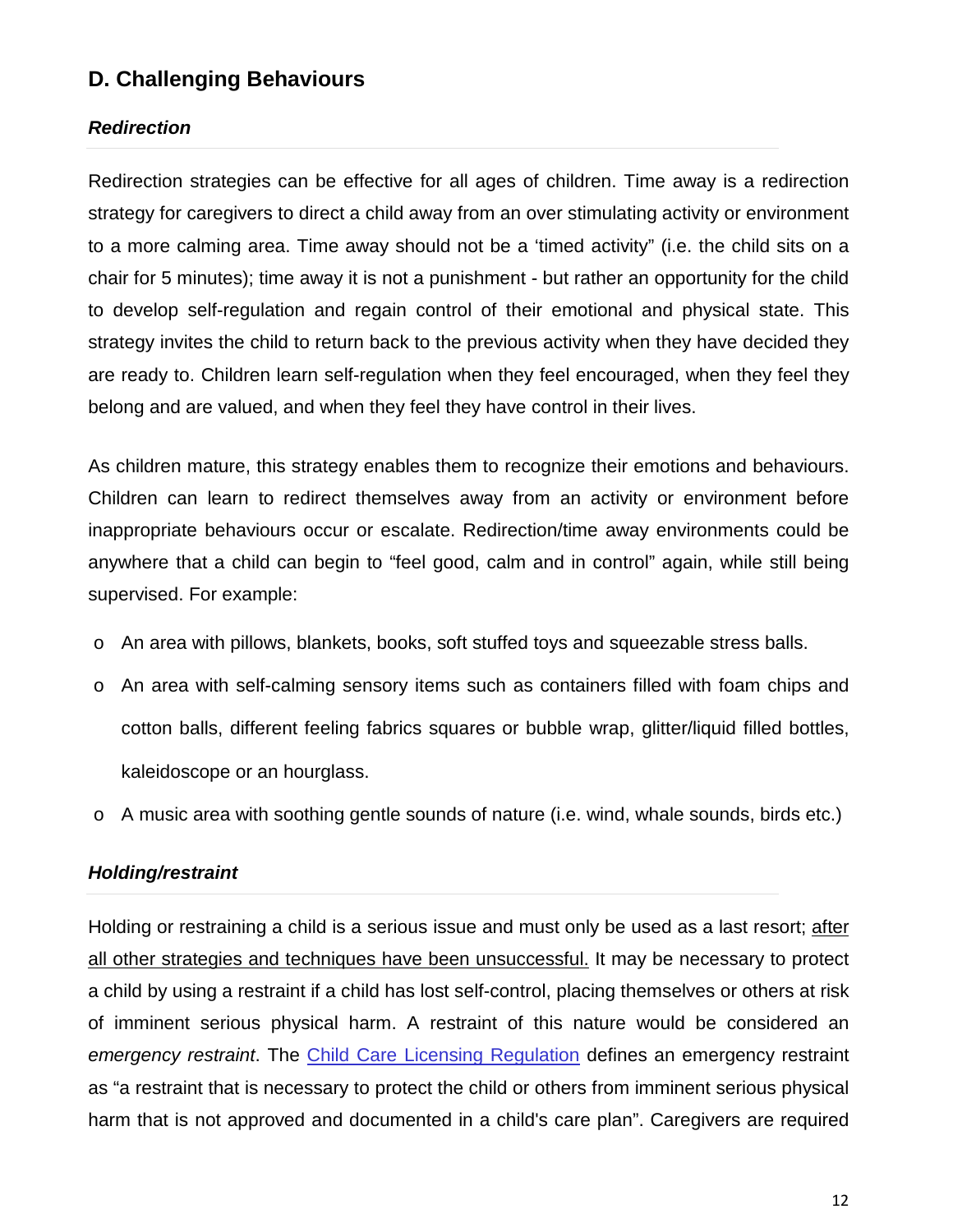to report the use of an emergency restraint to the Medical Health Officer within 24 hours. [see Child Care Licensing Regulation sections 51, 52, 55, and schedule H.]

There may be children who have care plans with specific strategies and techniques developed specially for that child. If a child has a care plan that includes instructions respecting restraints as a behavioural guidance strategy, the caregiver must ensure that the restraints are administered only by a person who is trained in the use of, and alternatives to the use of, restraints. [see care plan requirements in sections 51 and 58 of the Child Care Licensing Regulation].

Adults and children can benefit from a debrief after a restraint has been used, to understand the reasons for the restraint, why alternatives strategies and techniques were unsuccessful and if an assessment of the child or reassessment of the child's care plan is needed to prevent a repeat occurrence.

#### <span id="page-12-0"></span>**Summary**

In most instances of guidance, adults will need to combine approaches or use a variety of strategies as they respond to children's behaviour. It is important to remember that no one strategy will work in every situation, or with every child. At different levels of development, strategies must vary. However, the more options for guidance that caregivers have to choose from, the more successful they will be in meeting the challenge of living and working with young children.



<sup>1</sup> [http://www.kidsmatter.edu.au/mental-health-matters/social-and-emotional-learning/anger/explaining-self](http://www.kidsmatter.edu.au/mental-health-matters/social-and-emotional-learning/anger/explaining-self-regulation)[regulation](http://www.kidsmatter.edu.au/mental-health-matters/social-and-emotional-learning/anger/explaining-self-regulation)